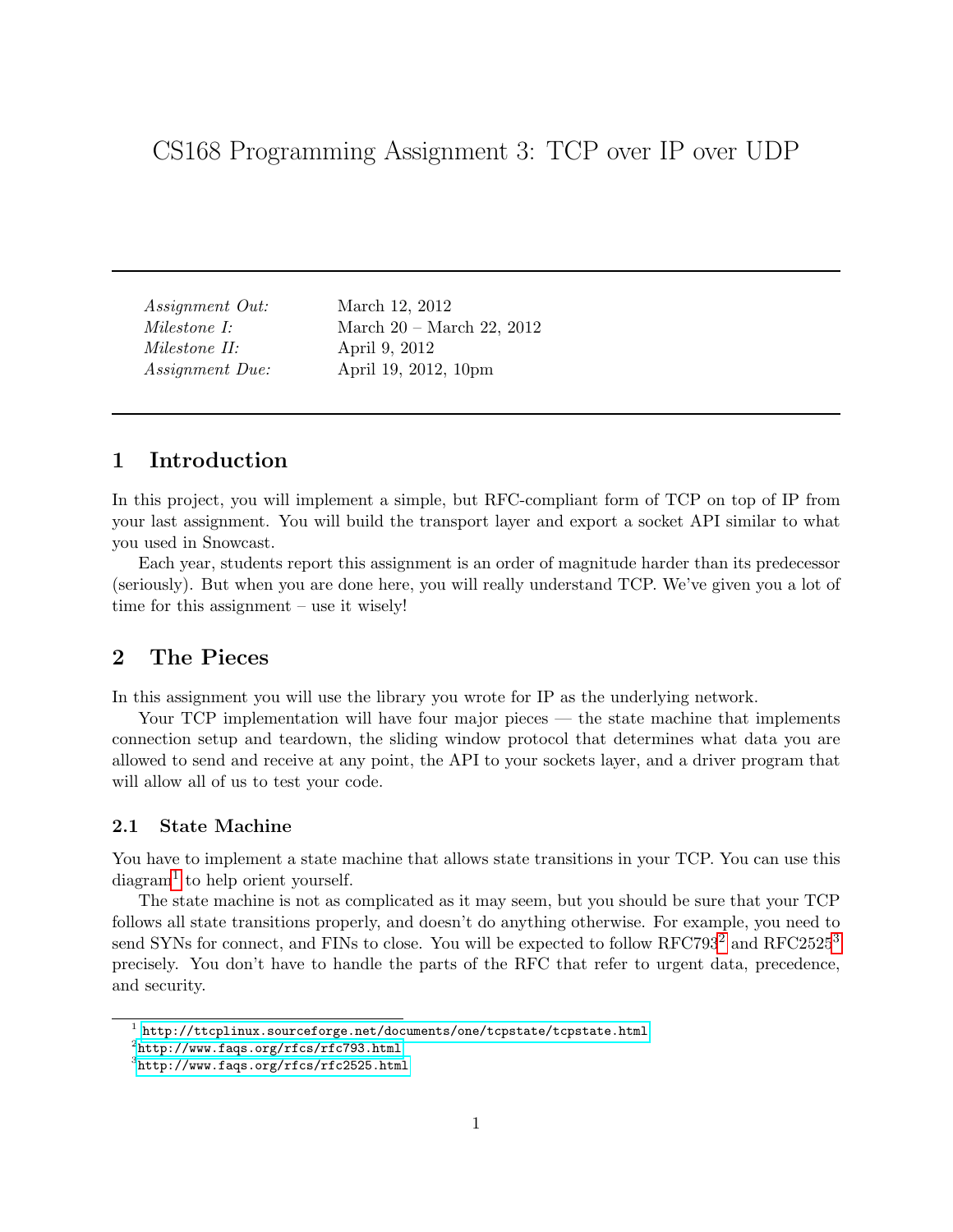You can start coding by just using the diagram and getting connections to set up and close under ideal conditions. However, there are tons of less obvious cases that the diagram doesn't cover – for example, what happens when, after a call to connect, you've sent a SYN, but you receive a packet that has an incorrect ACK in it? Once your basic state diagram is working, we recommend that you look at the RFC for answers to questions such as these. In particular, pages 54 and on contain info on exactly what you should do in such scenarios.

### 2.2 Sliding Window Protocol

You need to implement the sliding window protocol that is the heart of TCP. Make sure you understand the algorithm before you start coding. Also keep in mind how sliding windows will interact with the rest of TCP. For example, a call to CLOSE (v\_shutdown(s, 1) in our API) only closes data flow in one direction. Because data will still be flowing in the other direction, the closed side will need to send acknowledgments and window updates until both sides have closed.

Be sure that you can accept out-of-order packets. That is, a packet's sequence number doesn't have to be exactly the sequence number of the start of the window. It can be fully contained within the window, somewhere in the middle. The easiest way to handle such packets is to place them on a queue of potentially valid packets, and then deal with them once the window has caught up to the beginning of that segment's sequence number.

You should strictly adhere to the flow control window as specified in the RFC, e.g. don't send packets outside of your window, etc. You have to ensure reliability – all data must get to its destination in order, uncorrupted.

You must calculate smooth round trip times and retransmission timeouts as specified in class<sup>[4](#page-1-0)</sup>. Each separate segment you send should have its own timer – that is, if you've written 64kB of data, and the first packet you sent expires, you shouldn't immediately re-send all 64kB.

#### 2.2.1 Graduate Credit: Congestion Control

If you are taking the course for graduate credit, you must implement slow start.

#### 2.3 API

You must implement an API to your TCP implementation. This layer will use integers as handles into a table you maintain, much like unix sockets do, and allow reading and writing into the buffers associated with each connection. Think of it as the system call layer into your "kernel."

An independent thread in your program should be able to use this interface in almost the exact same way that you used the Socket API in your first assignment. These functions, on error, should return a negative value indicating an error code, e.g. -EBADF if an invalid socket was passed to a function. The man pages for the unix socket functions are a good source of error codes.

The functionality you need in your socket API is shown below:

<span id="page-1-0"></span><sup>4</sup>Website describing it: http://www.opalsoft.net/qos/TCP-10.htm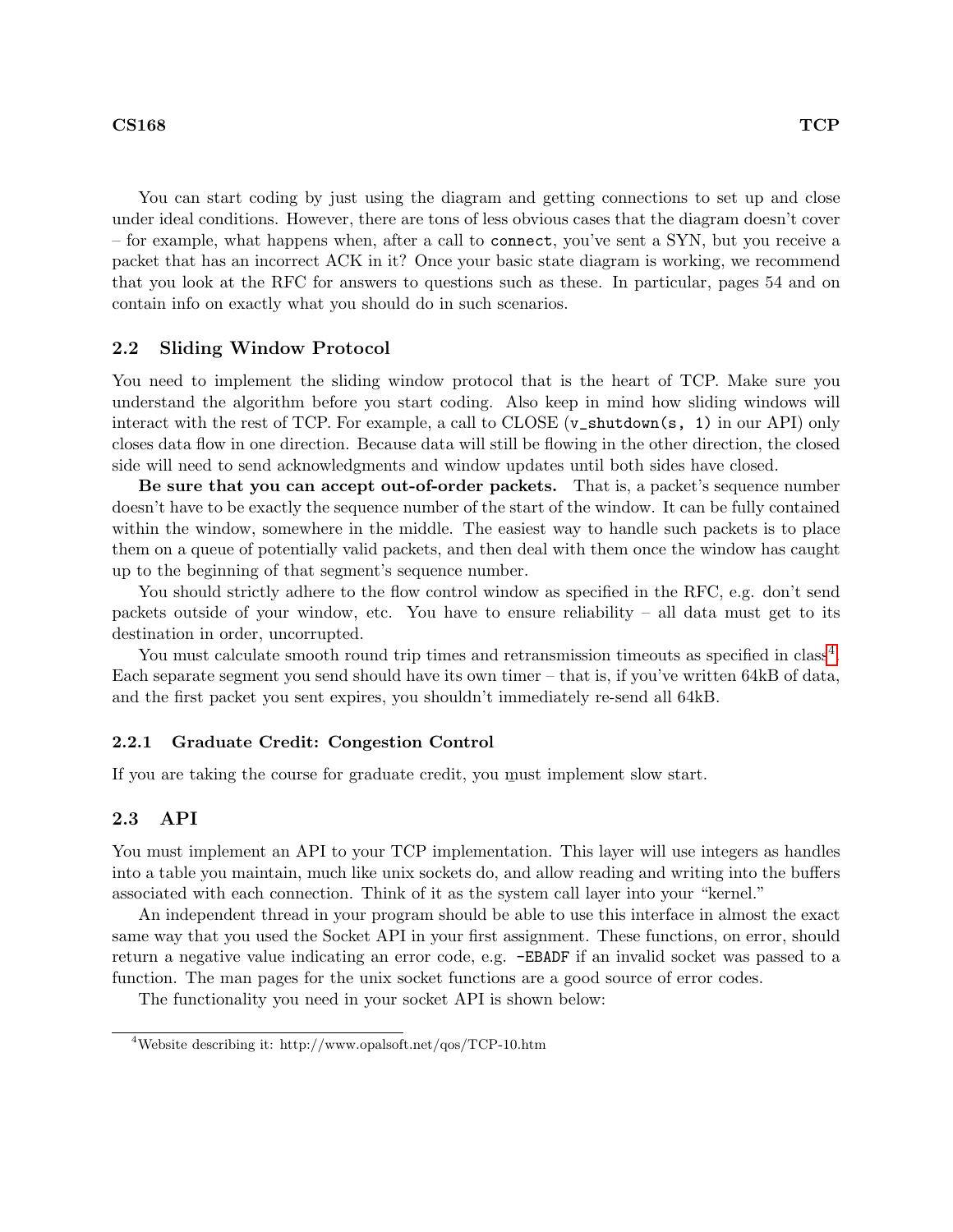```
/* returns a new, unbound socket.
   on failure, returns a negative value */
int v socket();
/* binds a socket to a port
   always bind to all interfaces - which means addr is unused.
  returns 0 on success or negative number on failure */
int v_bind(int socket, struct in_addr addr, uint16_t port);
\frac{1}{2} moves socket into listen state (passive OPEN in the RFC)
   bind the socket to a random port from 1024 to 65535 that is unused
  if not already bound
  returns 0 on success or negative number on failure */
int v_listen(int socket);
\frac{1}{2} connects a socket to an address (active OPEN in the RFC)
   returns 0 on success or a negative number on failure */
int v_connect(int socket, struct in_addr addr, uint16_t port);
/* accept a requested connection (behave like unix socket's accept)
  returns new socket handle on success or negative number on failure */
int v_accept(int socket, struct in_addr *node);
\frac{1}{2} read on an open socket (RECEIVE in the RFC)
   return num bytes read or negative number on failure or 0 on eof */
int v_read(int socket, unsigned char *buf, uint32_t nbyte);
\frac{1}{2} write on an open socket (SEND in the RFC)
   return num bytes written or negative number on failure */
int v_write(int socket, const unsigned char *buf, uint32_t nbyte);
\prime^* shutdown an open socket. If type is 1, close the writing part of
   the socket (CLOSE call in the RFC. This should send a FIN, etc.)
  If 2 is specified, close the reading part (no equivalent in the RFC;
  v read calls should just fail, and the window size should not grow any
  more). If 3 is specified, do both. The socket is not invalidated.
  returns 0 on success, or negative number on failure
  If the writing part is closed, any data not yet ACKed should still be retransmitted. */
int v_shutdown(int socket, int type);
```
 $/*$  Invalidate this socket, making the underlying connection inaccessible to any of these API functions. If the writing part of the socket has not been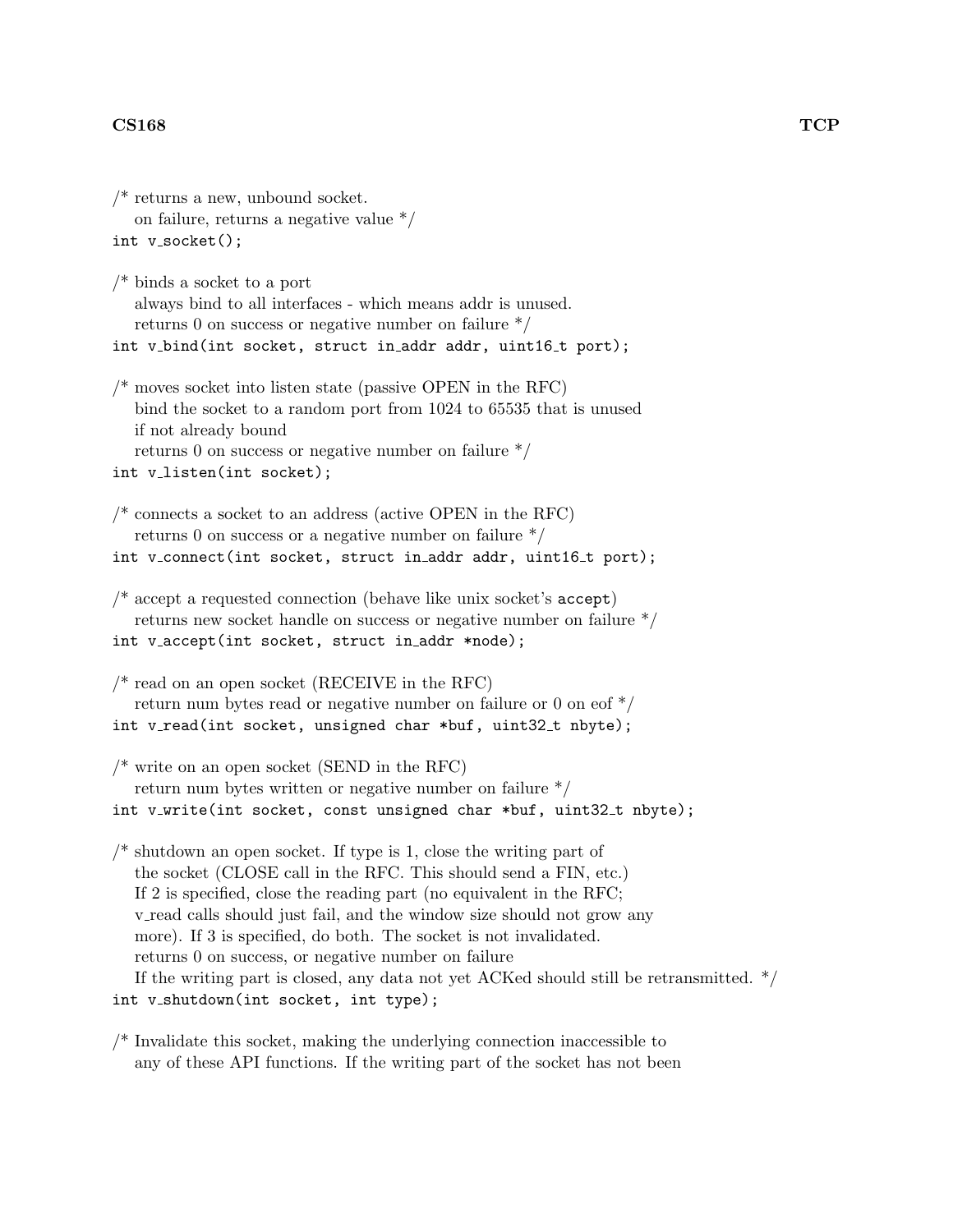shutdown yet, then do so. The connection shouldn't be terminated, though; any data not yet ACKed should still be retransmitted. \*/ int v\_close(int socket);

Among the bookkeeping that will be required for this part of the project, you will have your own file-descriptor system. It's important to remember that the file descriptors, port numbers, etc. that are used in these functions will not be actual UNIX system values. They are your own creation, and you are free to instantiate, manage, and free these resources as you see fit.

### 2.4 Driver

Your driver should support the following commands ("command/cmd" means that typing both "command" and "cmd" should have the same effect):

help Print this list of commands.

interfaces/li Print information about each interface, one per line.

routes/lr Print information about the route to each known destination, one per line.

sockets/ls List all sockets, along with the state the TCP connection associated with them is in.

down integer Bring an interface "down".

- up integer Bring an interface "up" (it must be an existing interface, probably one you brought down)
- accept/a port Open a socket, bind it to the given port, and start accepting connections on that port. Your driver must continute to accept other commands.
- connect/c ip port Attempt to connect to the given ip address, in dot notation, on the given port. Example: c 10.13.15.24 1056.
- send/s/w *socket data* Send a string on a socket.
- recv/r socket numbytes  $y/n$  Try to read data from a given socket. If the last argument is y, then you should block until numbytes is received, or the connection closes. If n, then don't block; return whatever recv returns. Default is n.
- sendfile *filename ip port* Connect to the given ip and port, send the entirety of the specified file, and close the connection. Your driver must continue to accept other commands.
- recvfile *filename port* Listen for a connection on the given port. Once established, write everything you can read from the socket to the given file. Once the other side closes the connection, close the connection as well. Your driver must continue to accept other commands. Hint: give /dev/stdout as the filename to print to the screen.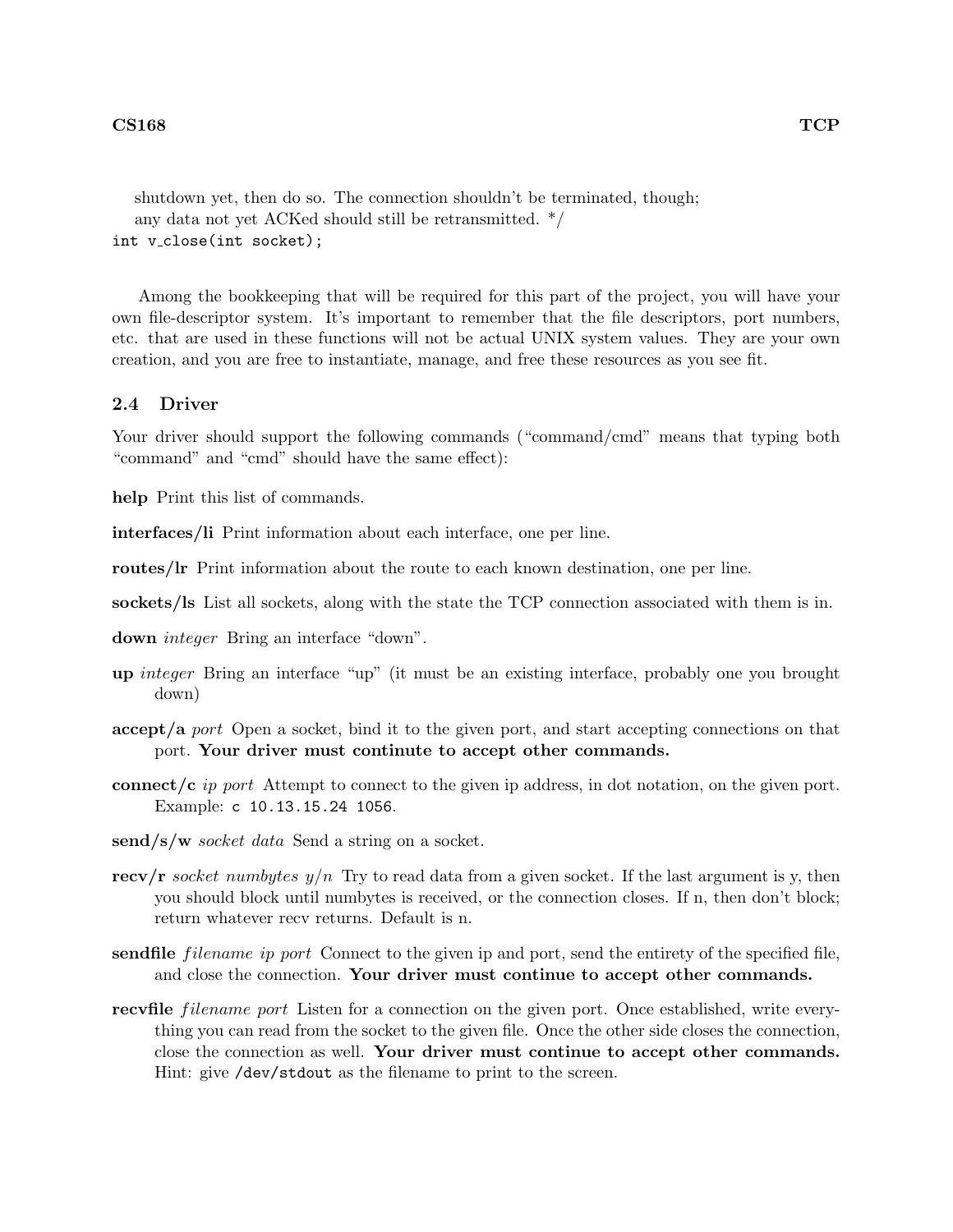window *socket* Print the socket's send / receive window size.

shutdown socket read/write/both v\_shutdown on the given socket. If read or r is given, close only the reading side. If write or w is given, close only the writing side. If both is given, close both sides. Default is write.

close *socket* v\_close on the given socket.

We actually provide a .c file which implements most of this functionality. See the Getting Started section below.

# 3 Implementation

A few notes:

- You should use the TCP packet format, exactly as-is. You can use the header found in netinet/tcp.h, although technically, you can use anything, since the  $TCP$  packet format is not exposed in the API.
- TCP uses a pseudo-header in its checksum calculation. Make sure you understand how TCP checksumming works to ensure interoperability with the TA binary. You may consult online resources as needed  $5$ .
- You should **not** use arbitrary sleeps in your code. For example, you might have a thread which takes care of all your transmission. You shouldn't have this thread check whether there is something to be sent every 1 ms, because 1 ms is an eternity on a fast LAN connection. bqueue, and pthread\_cond are your friends.
- Never send packets greater than the MTU. Even if you implemented fragmentation in your IP, you should assume that fragmentation is not supported.
- You don't have to handle any TCP options. You can ignore any options that you see in incoming packets (but don't blow up!).
- When should v\_connect() timeout? A good metric is after 3 re-transmitted SYNs fail to be ACKed. The idea is that if your connection is so faulty that 4 packets get dropped in a row, you wouldn't do very well anyway. How long should you wait in between sending SYNs? You can have a constant multi-second timeout, e.g. 3 seconds. Or, you can start off at 2 seconds, and double the time with each SYN you retransmit.
- The RFC states that a lower bound for your RTO should be 1 second. This is way too long! A common RTT is 350 microseconds for two nodes running on the same computer. Use 1 millisecond as the lower bound, instead.

<span id="page-4-0"></span> $^5$ [http://www.tcpipguide.com/free/t\\_TCPChecksumCalculationandtheTCPPseudoHeader-2.htm](http://www.tcpipguide.com/free/t_TCPChecksumCalculationandtheTCPPseudoHeader-2.htm )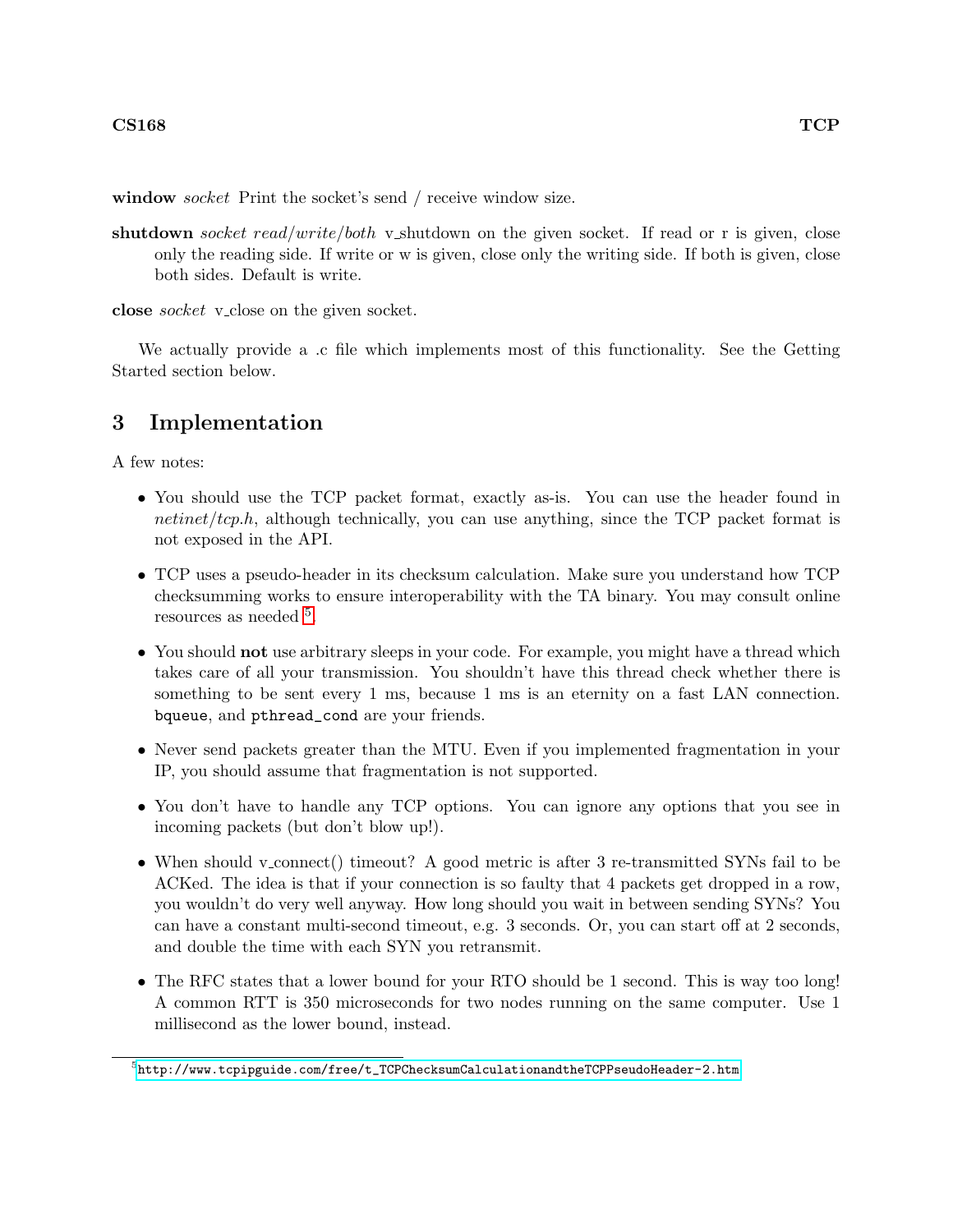## 4 Grading

## 4.1 Milestone  $I - 5\%$

Set up a meeting with a TA for anytime by the milestone due date. You should demonstrate that your implementation can establish connections, properly following the TCP state diagram under ideal conditions. Note that connection teardown is not yet required for Milesone I.

It should work with itself and our reference implementation.

Also show that your TCP works even with another node in between the two endpoints. Your IP and routing should make this trivial. Note that this sounds redundant, but doing this early in the development of TCP will ensure you find any lingering bugs in your IP implementation.

## 4.2 Milestone II –  $20\%$

Set up a meeting with a TA for anytime by the milestone due date.

Students should have the send and receive commands working over non-lossy links. That is, send and receive should each be utilizing the sliding window and ACKing the data received to progress the window. This also means that sequence numbers, circular buffers, etc. should be in place and working.

Retransmission, connection teardown, packet logging and the ability to send and receive at the same time are not yet required. The final implementation, will, however require these functionalities be implemented correctly.

#### 4.3 Basic Functionality – 55%

As usual, most of your grade depends on how well your implementation adheres to these specifications. Some key points:

- Properly follow the state diagram.
- Adhere to the flow control window.
- Re-transmit reasonably. Calculate SRTT and RTO.
- Send data reliably. Files sent across your network should arrive at the other end *identical* to how they were sent, even if the links in between the two nodes are lossy.
- Follow the RFC in corner cases.

The idea is that having full basic functionality means that any existing valid TCP implementation should be able to talk with yours and eventually get data across, regardless of how faulty the link is.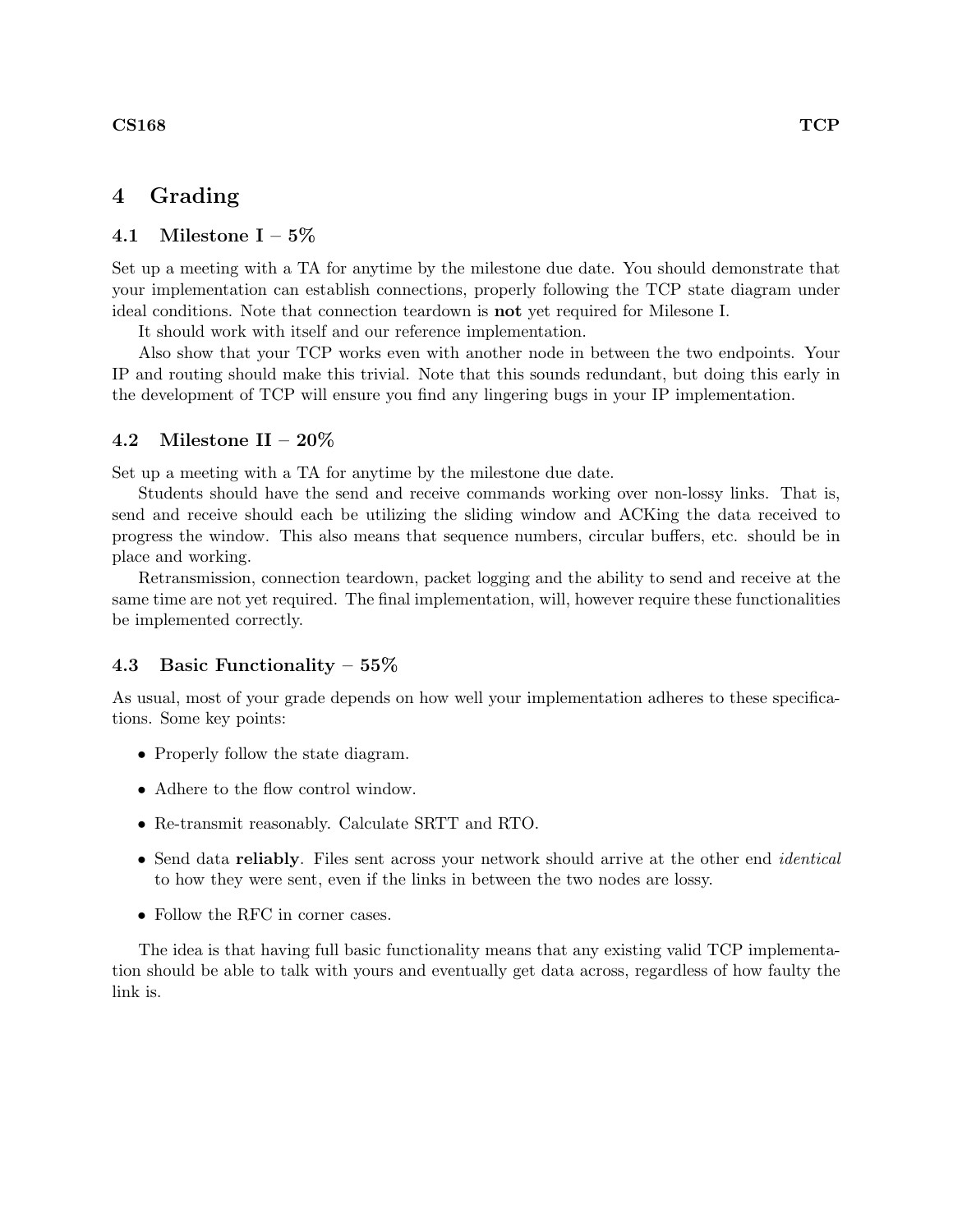### 4.4 Performance and Documentation – 20%

Part of this grade will be your TCP's speed. Your implementation should achieve speeds of at least 8 megabytes/second (that's 64Mb/s) on two nodes connected directly to each other, both running on the same computer, with a perfect link. It should also not perform terribly if the link is slightly faulty.

We want you to understand how your design decisions affect your TCP's behavior, so another part of the grade will be a README stating all design decisions you made, and why.

The rest will be a packet trace. You should send a 1 megabyte file, as specified in the Driver section, and have your TCP record all the packets that are sent and received on each end, along with a nanosecond timestamp of when the packet was sent, the sequence number and size of the data in the packet, and the ack number of the packet. You should annotate the first few hundred of these packets with key events, saying why particular events occurred. Run your connection through a faulty node with a 2% drop rate.

You don't have to write too much about the packets that get to the other end safely. The interesting things happen when packets get dropped. When this happens, let us know how this affects your congestion window, how your implementation reacted and retransmitted the dropped packet, etc. Let us know which of your design decisions caused this behavior.

## 5 Getting Started

### 5.1 IP Reference Implementation Code

We've released the source code for our IP reference implementation. Feel free to look at it and take whatever you like from it. You can even completely use ours instead of your own, if you like it more. It's in /course/cs168/pub/ipsrc.

### 5.2 C Support Code

We've given some C support code, in /course/cs168/pub/tcp. If you are not using C, it is not important for you to read these files.

- util/bqueue.c util/bqueue.h: A blocking queue. See the header and source files for instructions on how to use it.
- util/circular\_buffer.c util/circular\_buffer.h: A circular buffer, which will probably be useful as you implement the sliding window buffer.
- node.c: Code for a driver that implements all functionality that only uses the TCP API functions, e.g. connect, sendfile, etc. It only has holes for implementation-specific functions such as up, down, routes, etc. Feel free to take this code and use it for your driver.
- node\_readline.c: The same thing as node.c except that it uses lib readline. This means you can use up down arrow keys to scroll through your command history and tab to auto-